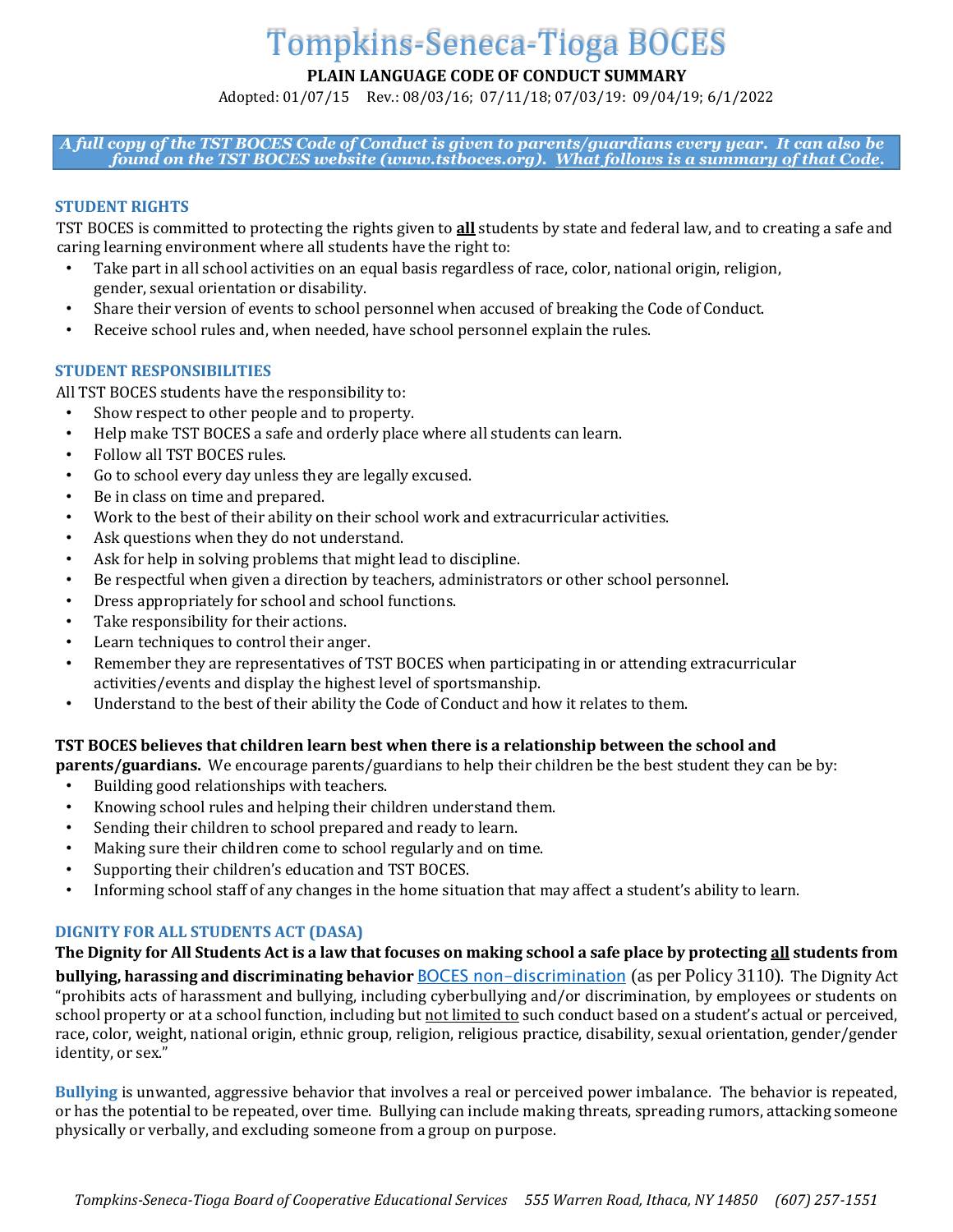## **DIGNITY ACT COORDINATORS**

The Dignity Act Coordinators are thoroughly trained to handle human relations in the areas of race, color, weight, national origin, ethnic group, religion, religious practice, disability, sexual orientation, gender, sex and any other legally protected status.

The Dignity Act Coordinators are responsible for assisting in coordinating and enforcing the requirements of the Dignity for All Students Act, and are available to assist all students, parents/caregivers, and staff with questions and reporting.

| Program                          |
|----------------------------------|
| District Dignity Act Coordinator |
| <b>Exceptional Education</b>     |
| <b>Exceptional Education</b>     |
| <b>Exceptional Education</b>     |
| <b>Exceptional Education</b>     |
| Regional Alternative School      |
| Career & Technical Education     |
| Career & Technical Education     |
| <b>PTECH Academy</b>             |
| Regional Dignity Act Coordinator |
|                                  |

## **STUDENT DRESS CODE**

A student's clothing, footwear and appearance should:

- Be safe, appropriate and not disrupt or interfere with the educational process.
- Understand that revealing and see-through clothing may need to be covered. For examples, shirts may not show cleavage and may be no higher, on the bottom, than the tops of the hips, and shorts, skirts, and dresses must be longer than the fingertips when hands are straight down.
- Include safe footwear at all times.
- Not include (while in the building) sunglasses or hats that cover the face.
- Not include items that are vulgar, obscene, or put down others race, color, religion, national origin, gender, sexual orientation or disability.
- Be appropriate for a specific job site when a student is on that site or preparing for that site.
- Not promote and/or endorse the use of alcohol, tobacco or illegal drugs and/or encourage other illegal or violent activities.
- Not include the use or wearing of personal listening devices or earphones during the school day without permission.

Students who violate the Student Dress Code will be required to change their appearance by covering or removing the offending item and, if necessary, changing into an acceptable item. Any student who refuses to do so may be disciplined, up to and including in-school suspension for the day.

#### **PROHIBITED CONDUCT**

The rules of conduct listed below focus on safety and respect for the rights and property of others. Students who do not accept responsibility for their own behavior and who violate the following rules may be subject to disciplinary action.

- Engage in conduct that is disorderly. Examples include:
	- o Running in the hallways.
	- o Making unreasonable noise.
	- o Using language or gestures that are profane, lewd, vulgar or abusive.
	- o Restricting vehicular or pedestrian traffic.
	- $\circ$  Engaging in any willful act which disrupts the normal operation of the school community.
	- o Trespassing. Students are not permitted in any school building, other than the one they regularly attend, without permission from the administrator in charge of the building.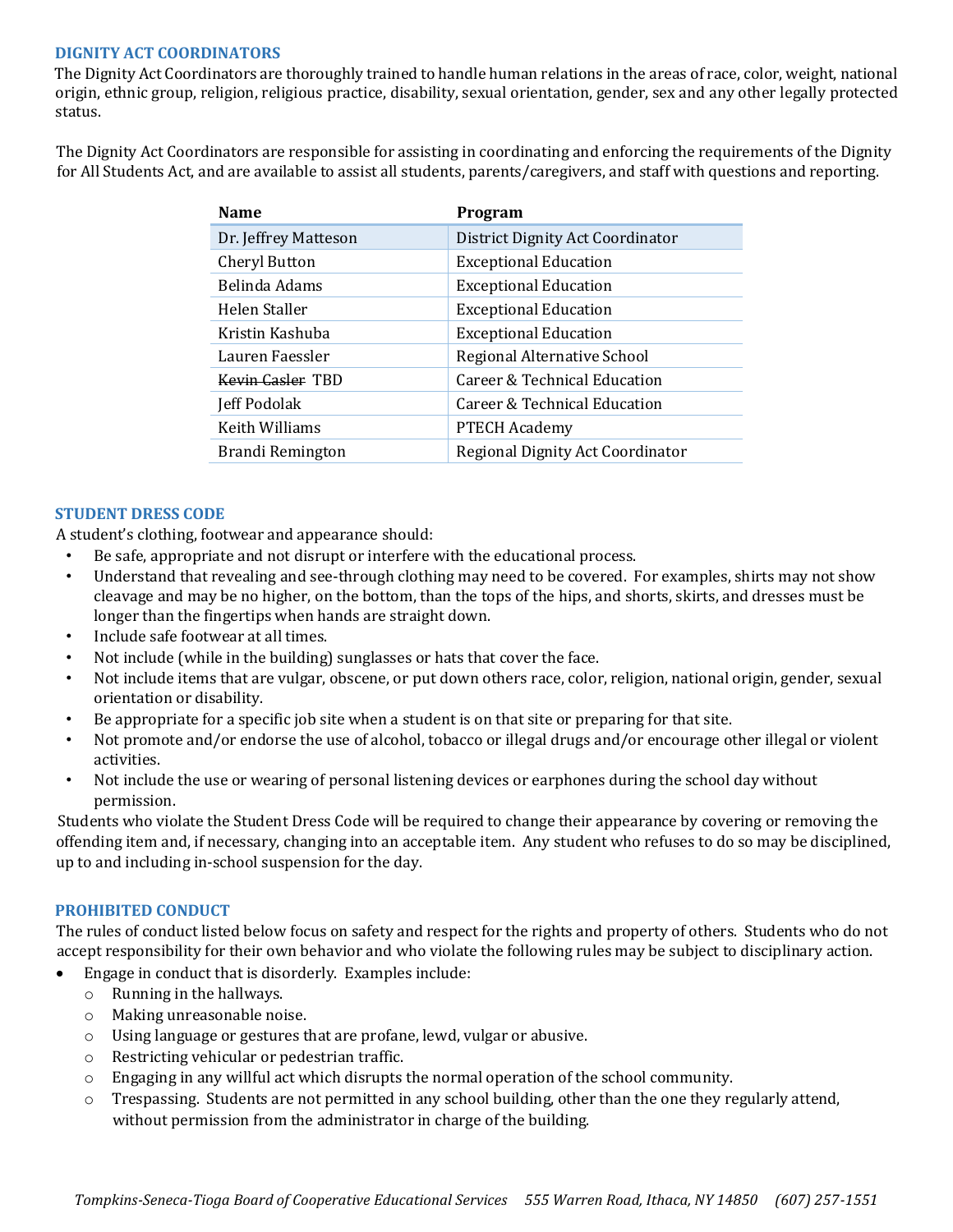- $\circ$  Computer/electronic communications misuse, including any unauthorized use of computers, software, or internet/intranet account; accessing inappropriate websites; or any other violation of the TST BOCES' acceptable use policy.
- Engage in conduct that is insubordinate. Examples of insubordinate conduct include:
	- o Failing to follow reasonable directions from teachers, school administrators or other school employee in charge of the student or otherwise showing disrespect.
	- o Being late, missing or leaving school without permission.
	- o Skipping detention
- Engage in conduct that is disruptive. Examples of disruptive conduct include: o Failing to follow reasonable directions from teachers, school administrators or other school employee in charge of the student.
- Engage in conduct that is violent. Examples include:  $\circ$  Committing an act of violence (such as hitting, kicking, punching, and scratching) upon a teacher, administrator or other school employee or attempting to do so.
	- $\circ$  Committing an act of violence (such as hitting, kicking, punching, and scratching) upon another student, visitor to the school or attempting to do so.
	- o Possessing a weapon.
	- o Displaying something that looks like a weapon.
	- o Threatening to use a weapon.
	- o Intentionally damaging or destroying the personal property of a student, teacher, administrator, other TST BOCES employee or visitor, including graffiti or arson.
	- o Intentionally damaging or destroying TST BOCES school property.
- Engage in any conduct that endangers the safety, morals, health or welfare of others. Examples include:
	- o Lying to school personnel.
	- $\circ$  Stealing the property of other students, school personnel or visitors lawfully on school property or attending a school function.
	- $\circ$  Defamation, which is an abusive attack on a person or group of people's character or reputation.
	- $\circ$  Discrimination, which includes the use of race, color, creed, national origin, religion, gender, sexual orientation or disability as a basis for treating another in a negative manner.
	- o Harassment, including sexual harassment, which includes repeated actions or statements directed at an individual or group that is intended to be or which a reasonable person would see as ridiculing or demeaning.
	- $\circ$  Intimidation, which includes engaging in actions or statements that put an individual in fear of bodily harm.
	- $\circ$  Hazing, which includes any intentional or reckless acts directed against another for the purpose of initiation into, affiliating with or maintaining membership in any school sponsored activity, organization, club or team.
	- o Selling, using or possessing obscene material.
	- o Using vulgar or abusive language, swearing or cursing.
	- $\circ$  Smoking a cigarette, cigar, pipe, e-cigarette or using chewing or smokeless tobacco or possession of a lighter or matches.
	- o Possessing, consuming, selling, distributing or exchanging alcoholic beverages or illegal substances, or being under the influence. "Illegal substances" include, but are not limited to, inhalants, marijuana, cocaine, LSD, PCP, amphetamines, heroin, steroids, look-alike drugs, and any substances commonly referred to as "designer drugs."
	- o Inappropriately using or sharing prescription and over-the-counter drugs.
	- o Gambling.
	- o Indecent exposure. Example: exposing private parts of the body in a lewd or indecent manner.
	- $\circ$  Reporting warning of fire or other catastrophe without a valid reason, misuse of 911, or discharging a fire extinguisher.
- Engage in misconduct while on a school bus. It is crucial for students to behave appropriately while riding on TST BOCES buses to ensure their safety and that of other passengers and to avoid distracting the bus driver. Excessive noise, pushing, shoving and fighting will not be tolerated.
- Engage in any form of academic misconduct. Examples of academic misconduct include: plagiarism, cheating, altering records, assisting another student in any of the above actions.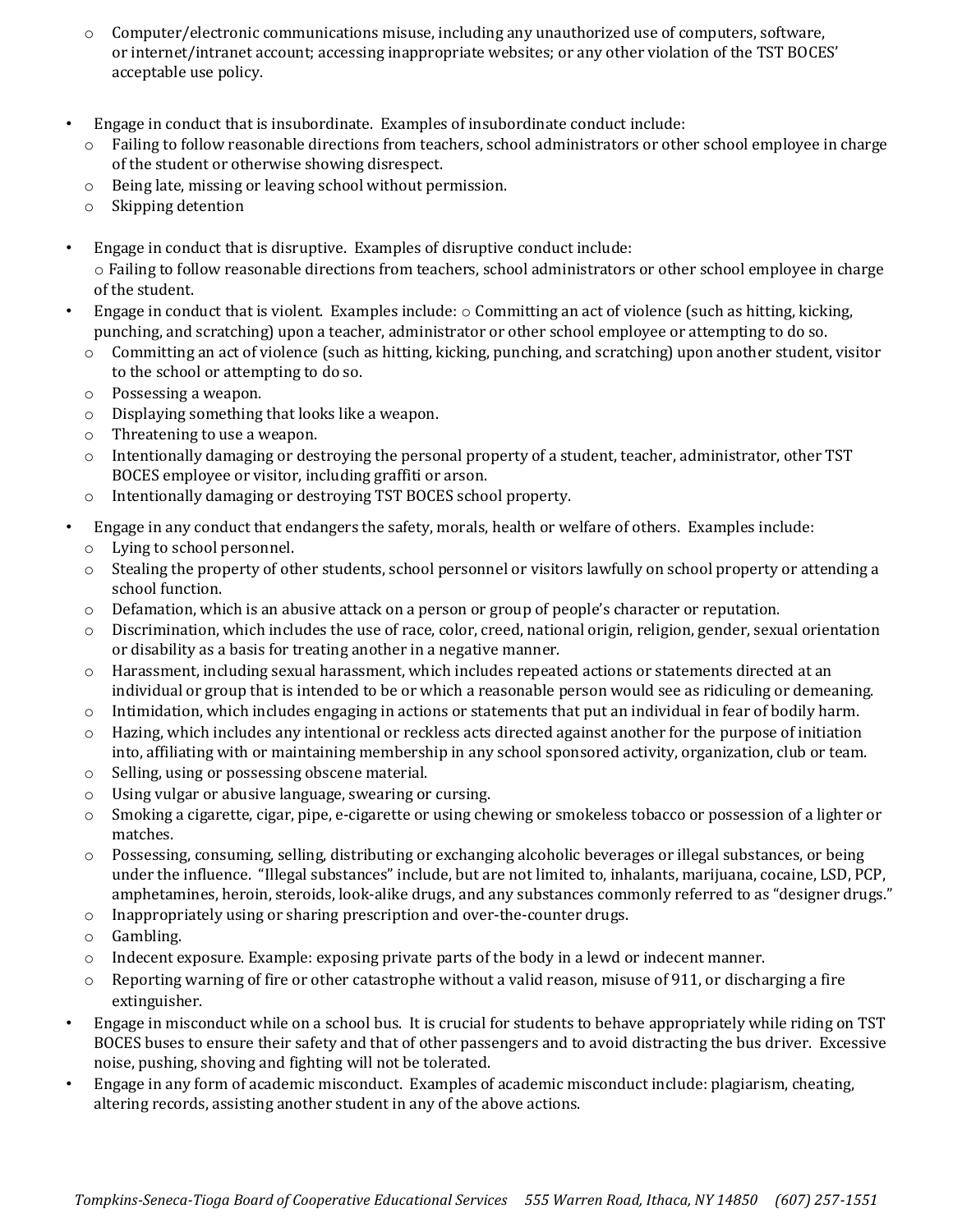## **REPORTING VIOLATIONS**

All students are expected to quickly report violations of the Code of Conduct to a staff member, especially in situations where another student has a weapon, alcohol or illegal substance on school property or at a school function. All TST BOCES staff who are authorized to give disciplinary consequences are expected to do so in a prompt, fair and lawful manner.

## **MANDATED REPORTERS**

All school officials, including (but not limited to) teachers, guidance counselors, psychologists, social workers, nurses and school administrators are **mandated reporters**. Mandated reporters are legally required to report suspected child abuse or maltreatment. The school will make a report to CPS and/or law enforcement when they have *reasonable cause* to believe the student is being hurt or that the student may hurt someone else.

## **DISCIPLINARY ACTION/PENALTIES**

Students who do not follow the Code of Conduct may face disciplinary action. Consequences are different depending on which rule a student breaks. The following is a list of possible consequences and the school personnel allowed to impose the penalty.

| <b>Penalty</b>                                            | <b>Authorized Staff</b>                                     |
|-----------------------------------------------------------|-------------------------------------------------------------|
| Verbal warning or written referral                        | Any member of the TST BOCES staff                           |
| Written notification to parent/guardian                   | Principal/Supervisor, Other Administrator or Superintendent |
| Detention                                                 | Teachers, Principal/Supervisor, Superintendent              |
| Suspension from transportation                            | Principal/Supervisor, Superintendent                        |
| Suspension from social/extracurricular activities         | Principal/Supervisor, Superintendent                        |
| Suspension of other privileges                            | Principal/Supervisor, Superintendent                        |
| In-school suspension                                      | Principal/Supervisor, Superintendent                        |
| Removal from classroom by teacher                         | Teachers, Principal/Supervisor                              |
| Short-term (five days or less) suspension from<br>school  | Principal/Supervisor, Superintendent, Board                 |
| Long-term (more than five days) suspension from<br>school | Principal/Supervisor, Superintendent, Board                 |
| Permanent suspension from school                          | Superintendent/Board                                        |

# **STUDENT SEARCHES AND INTERROGATIONS**

TST BOCES authorizes the superintendent, directors, and building principal/supervisor to conduct searches of students and their belongings when they have *reasonable cause* to believe the search will result in evidence that the student violated the law or TST BOCES Code of Conduct. Before searching a student or the student's belongings, the authorized school official should try to get the student to admit that they have physical evidence that he/she violated the Code of Conduct, or get the student to voluntarily agree to the search. Whenever possible, searches should be done in the privacy of an administrator's office and the student will be there while their property is searched.

The rules in this Code of Conduct about searches of students and their belongings **do not apply to student lockers, desks and other school storage places.** Students have no reason to expect privacy in these places and school officials have control over them. This means that student lockers, desks, and other school storage places can be searched at any time by school officials, without the student being told or giving their consent.

TST BOCES is committed to working with police officers and local law enforcement to make sure that the school stays safe. But, police officials have limited authority to interview or search students in schools or at school functions, or to use schools in connection to police work. Police officials can enter school property or a school function to question a student or conduct a formal investigation involving students only if they have:

- A search or an arrest warrant; or
- Probable cause to believe a crime has been committed on school property or at a school function; or
- Been invited by school officials.